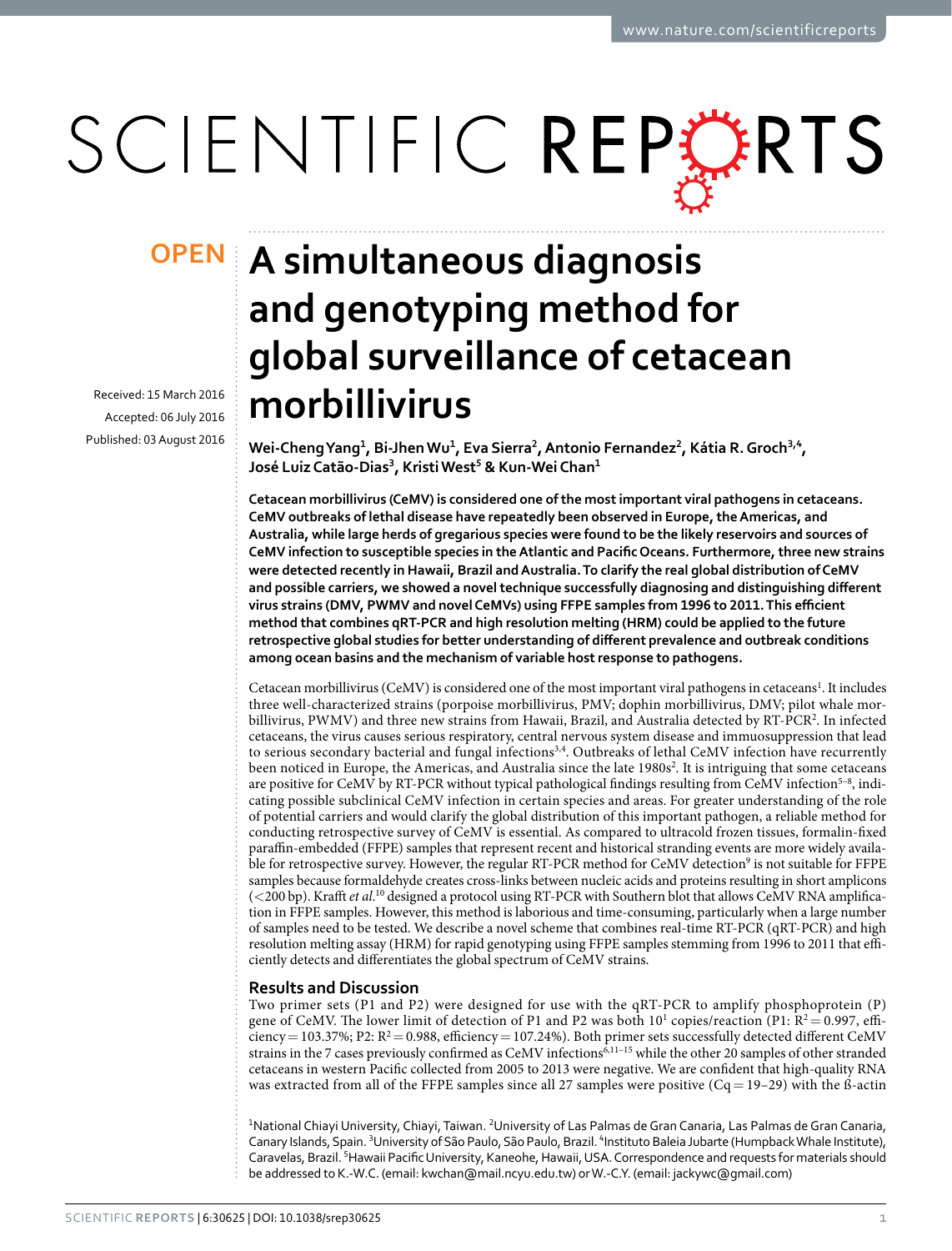

<span id="page-1-0"></span>**Figure 1. Derivative high-resolution melting curves comparing individual cetacean morbillivirus strains.**  Pilot whale morbillivirus was converted to a horizontal line as reference. (**A**) P1 segment, (**B**) P2 segment.

<span id="page-1-1"></span>

|             | Hawaii 2010 | <b>Spain 2011</b> | Spain 2005 | Spain 2007 | <b>Spain 2008</b> | <b>PWMV</b> | Brazil 2010 |
|-------------|-------------|-------------------|------------|------------|-------------------|-------------|-------------|
| Hawaii 2010 |             |                   |            |            |                   |             |             |
| Spain 2011  |             |                   |            |            |                   |             |             |
| Spain 2005  |             |                   |            |            |                   |             |             |
| Spain 2007  |             |                   |            |            |                   | ь           |             |
| Spain 2008  |             |                   |            |            |                   |             |             |
| <b>PWMV</b> |             |                   |            |            |                   |             |             |
| Brazil 2010 |             |                   |            |            |                   |             |             |

**Table 1. Pairwise comparison of nucleotide substitutions for the cetacean morbillivirus strains included in this study, based on P1 (below diagonal) and P2 (above diagonal) fragment of the phosphoprotein gene.**

primer set. In the difference graph of HRM analysis, the melting profiles of each sample were compared to the pilot whale morbillivirus (PWMV) that was converted to a horizontal line. The HRM profiles with P1 primer set showed five distinct groups: (I) Hawaii 2010 CeMV (II) Spain 2011 DMV (III) Spain 2005, 2007 and 2008 DMV (IV) Brazil 2010 CeMV (V) PWMV ([Fig. 1A\)](#page-1-0). The HRM profiles with P2 primer set showed four distinct groups: (I) Hawaii 2010 CeMV (II) Spain 2005, 2007 and 2011 DMV (III) Brazil 2010 CeMV (IV) PWMV [\(Fig. 1B](#page-1-0)). Single-nucleotide differences [\(Table 1\)](#page-1-1) resulting in slight shifts in the melting domain were clearly detected. The melt profiles within one CeMV strain were consistent in all samples and replicates. [Table 2](#page-2-0) shows the Cq and melt peak temperature (Tm) of the positive samples.

It was proposed that there are two CeMV lineages: CeMV-1 includes DMV, PMV, PWMV, and Hawaii strain; CeMV-[2](#page-3-1) includes strains from Brazil and Australia<sup>2</sup>. The representative CeMV strains from nearly all regions worldwide were included in this study, and the results provide evidence that the HRM-based method presents a valid and efficient approach to the detection and subtyping of the CeMV P gene of these two lineages. This method does not need specific probes in addition to the specific primers for each morbillivirus strain. A cheap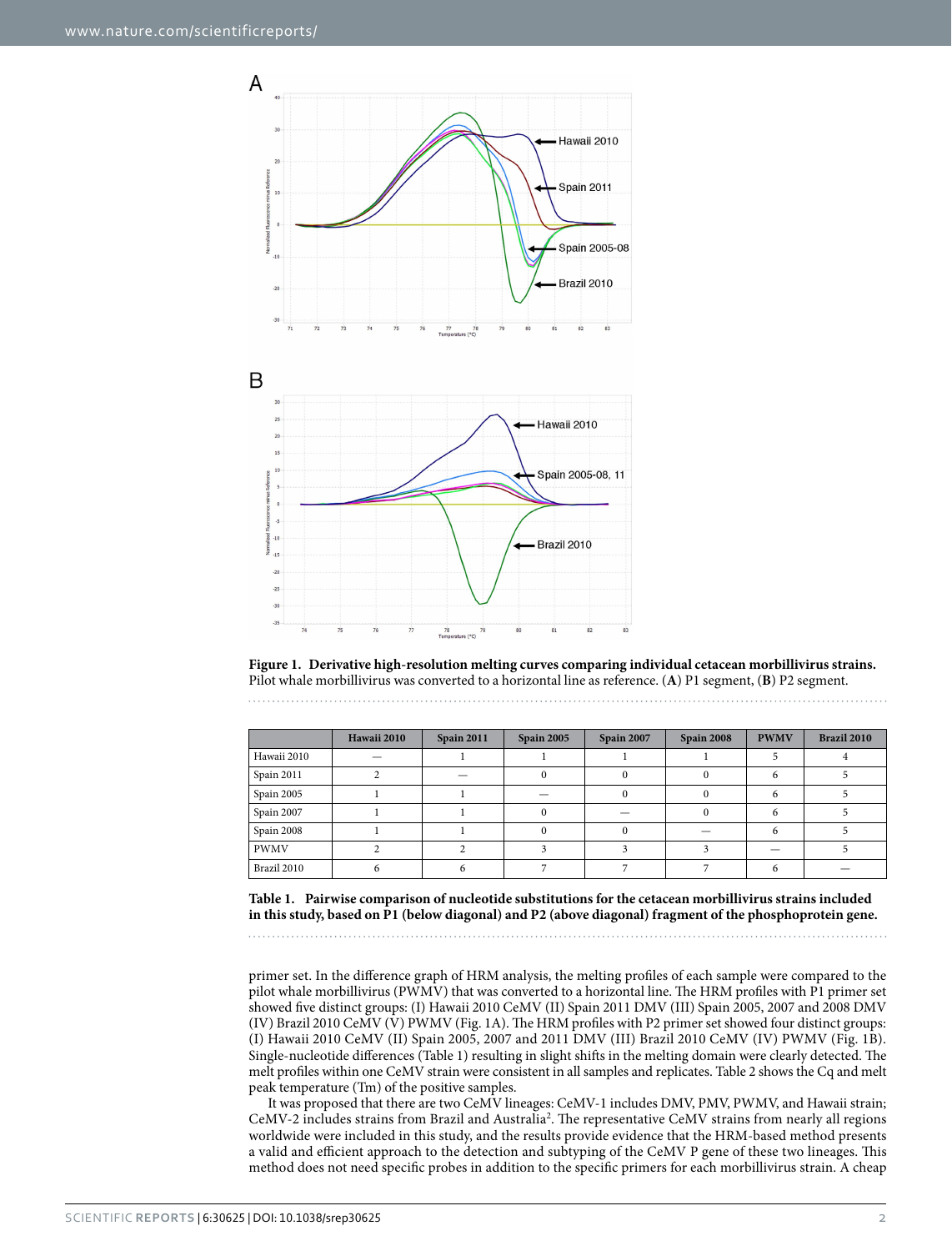<span id="page-2-0"></span>

| <b>Species</b>             | <b>Years</b> | <b>Countries</b>          | <b>Virus</b>       | Original<br>diagnosis | Organs tested<br>in this study | P1 Cq $\pm$ SD/Tm $\pm$ SD      | P2 Cq $\pm$ SD/Tm $\pm$ SD      | Literature<br>cited |
|----------------------------|--------------|---------------------------|--------------------|-----------------------|--------------------------------|---------------------------------|---------------------------------|---------------------|
| Globicephala macrorhynchus | 1996         | Canary Islands,<br>Spain  | <b>PWMV</b>        | RT-PCR                | $\mathcal{C}$                  | $29.70 \pm 0.16/80.01 \pm 0.07$ | $28.37 \pm 0.03/79.22 \pm 0.07$ | 11                  |
| Tursiops truncatus         | 2005         | Canary Islands,<br>Spain  | <b>DMV</b>         | IHC, RT-PCR           | LN                             | $22.03 \pm 0.14/79.53 \pm 0.06$ | $26.05 \pm 0.05/79.36 \pm 0.07$ | 12                  |
| G. melas                   | 2007         | Spain                     | <b>DMV</b>         | <b>IHC, RT-PCR</b>    | C, L, LN, S                    | $21.24 \pm 0.38/79.53 \pm 0.05$ | $22.99 \pm 0.41/79.41 \pm 0.03$ | 13                  |
| Stenella coeruleoalba      | 2008         | Canary Islands,<br>Spain  | <b>DMV</b>         | <b>IHC, RT-PCR</b>    | C                              | $25.7 \pm 0.26/79.54 \pm 0.06$  | $29.1 \pm 0.51/79.41 \pm 0.06$  | 14                  |
|                            | 2011         | Canary Islands,<br>Spain  | <b>DMV</b>         | IHC, RT-PCR           | $\mathsf{C}$                   | $27.96 \pm 0.81/80.11 \pm 0.04$ | $29.1 \pm 0.51/79.40 \pm 0.07$  | 14                  |
| Indopacetus pacificus      | 2010         | Hawaii, USA               | CeMV <sub>NL</sub> | IHC, RT-PCR           | LN, S                          | $28.59 \pm 0.15/80.40 \pm 0.01$ | $30.83 \pm 0.36/79.72 \pm 0.06$ | 6                   |
| Sotalia guianensis         | 2010         | Espirito Santo,<br>Brazil | CeMV NL            | <b>IHC, RT-PCR</b>    | <b>IN</b>                      | $32.53 \pm 0.54/78.92 \pm 0.09$ | $32.23 \pm 0.24/78.51 \pm 0.08$ | 15                  |
| 20 species*                | 2005-2013    | Taiwan                    | Negative           |                       | L, LN, S                       | NA                              | NA                              | This study          |

**Table 2.** The samples used in this study and positive results. Abbreviations are:  $PWMV = pilot$  whale morbillivirus,  $DMV =$ dolphin morbillivirus, CeMV  $=$  cetacean morbillivirus, NL  $=$  new lineage of CeMV,  $C =$ cerebrum,  $L =$ lung,  $LN =$ lymph node,  $S =$ spleen,  $Cq =$ quantification cycle, Tm = melt peak temperature, SD=standard deviation. \**Balaenoptera acutorostrata, B. omurai, Physeter macrocephalus, Kogia breviceps, K. sima, Neophocaena phocaenoides, Steno bredanensis, Sousa chinensis, Grampus griseus, Tursiops truncatus, Stenella attenuata, S. longirostris, S. coeruleoalba, Lagenodelphis hosei, Peponocephala electra, Feresa attenuata, Pseudorca crassidens, Globicephala macrorhynchus, Ziphius cavirostris, Mesoplodon densirostris.*

fluorescent molecule (Eva-Green®), which is readily available to diagnostic laboratories, was used. By using two primer sets targeting two different sites for increasing the detection ability, and HRM that is able to differentiate sequences differing by one single nucleotide, it is theoretically possible to detect small variations in the P gene among virus strains. Because the decomposition status and formalin fixation time of these samples are varied, ß-actin was used as a control for the loading and integrity of the RNA. The organs tested in this study except the lymph nodes and spleen from the Longman's beaked whale [\(Table 2](#page-2-0)) present typical morbillivirus lesions, including non-purulent encephalitis, interstitial bronchopneumonia, syncytia, eosinophilic inclusion bodies, and lymphoid depletion with germinal center necrosis. It is imperative that the morbilliviral RNA was detected in every FFPE sample with adequate Cq value, representing the high sensitivity of this method. Furthermore, the PWMV sample collected in 1996 can be used for diagnosis, indicating that it is feasible to conduct retrospective study of CeMV infection with this method. Therefore, it can represent a valuable screening method for the initial detection of CeMV strains worldwide, especially for the ocean basins that no mass mortality has been reported and for the stranded cetaceans that show no typical lesions of morbillivirus infection.

The character and existing of subclinical CeMV infection remains conjectural although acute and subacute systemic presentations and chronic CNS infection causing death have been described<sup>2</sup>. The first possible subclinical CeMV infection was reported that morbilliviral RNA was detected in three of the five DMV seropositive common dolphins (*Delphinus delphis*) stranded along the southern California coast from 1995 to 1997 without lesions characteristic of morbilliviral disease<sup>5</sup>. In central Pacific, morbillivirus infection was detected in a juvenile Longman's beaked whale (*Indopacetus pacificus*) in 2010[6](#page-3-7) and a neonate sperm whale (*Physeter macrocephalus*) in 201[17](#page-3-9) in Hawaii while typical morbillivirus lesions were not detected in both individuals. In 2013, morbilliviral RNA was detected in brain and lung samples from 22 striped dolphins (*Stenella coeruleoalba*), one bottlenose dolphin (*Tursiops truncatus*) and one fin whale (*Balaenoptera physalus*) stranded along the Italian Tyrrhenian Sea coast during an unusual mortality event<sup>8</sup>. However, the causal factors of this event still needs further investigation because none of the positive individuals had characteristic morbillivirus lesions and other infectious agents were concurrently detected in a high percentage of these individuals. It is not clear whether these cases mentioned above actually represent subclinical infection or an atypical viral strain/host presentation. It is recommended to use the qRT-PCR method in the present study and histology/IHC concurrently to further explore the pathogensis of CeMV infection.

The many advantages of qRT-PCR over conventional RT-PCR include no requirement to pour gels or use hazardous chemicals (e.g. ethidium bromide), PCR product contamination is eliminated by the closed-tube format, and small reaction volumes (10 μl) produce very time- and cost-effective assays. HRM analysis readily detects only one to two nucleotide difference compared to other sequences of CeMV strains. Such variants may not be revealed by the qRT-PCR methods with the TaqMan probe or a hybridization probe. If a novel or unusual CeMV strain identified by HRM analysis, it can be more extensively characterized by direct sequencing or obtaining long PCR amplicon using archived frozen tissues since the amplicons in this study are short (85 bp and 72 bp) and may not be appropriate to perform phylogenetic analysis. In conclusion, HRM of the P gene could represent a sensitive and rapid method for both retrospective studies of long-term stored FFPE samples and for implementing epidemiological surveillance of CeMV. We successfully validated a qRT-PCR with HRM using representative CeMV strains from nearly all regions worldwide. High sensitivity enables reliable detection of this virus in FFPE samples and in low viral load samples. Through investigation of the relationship between virus variation and responsiveness to CeMV in cetaceans, this method could lead to a greater understanding of not only the differing prevalence and outbreak conditions between Atlantic and Pacific oceans, but also the mechanisms of variable host response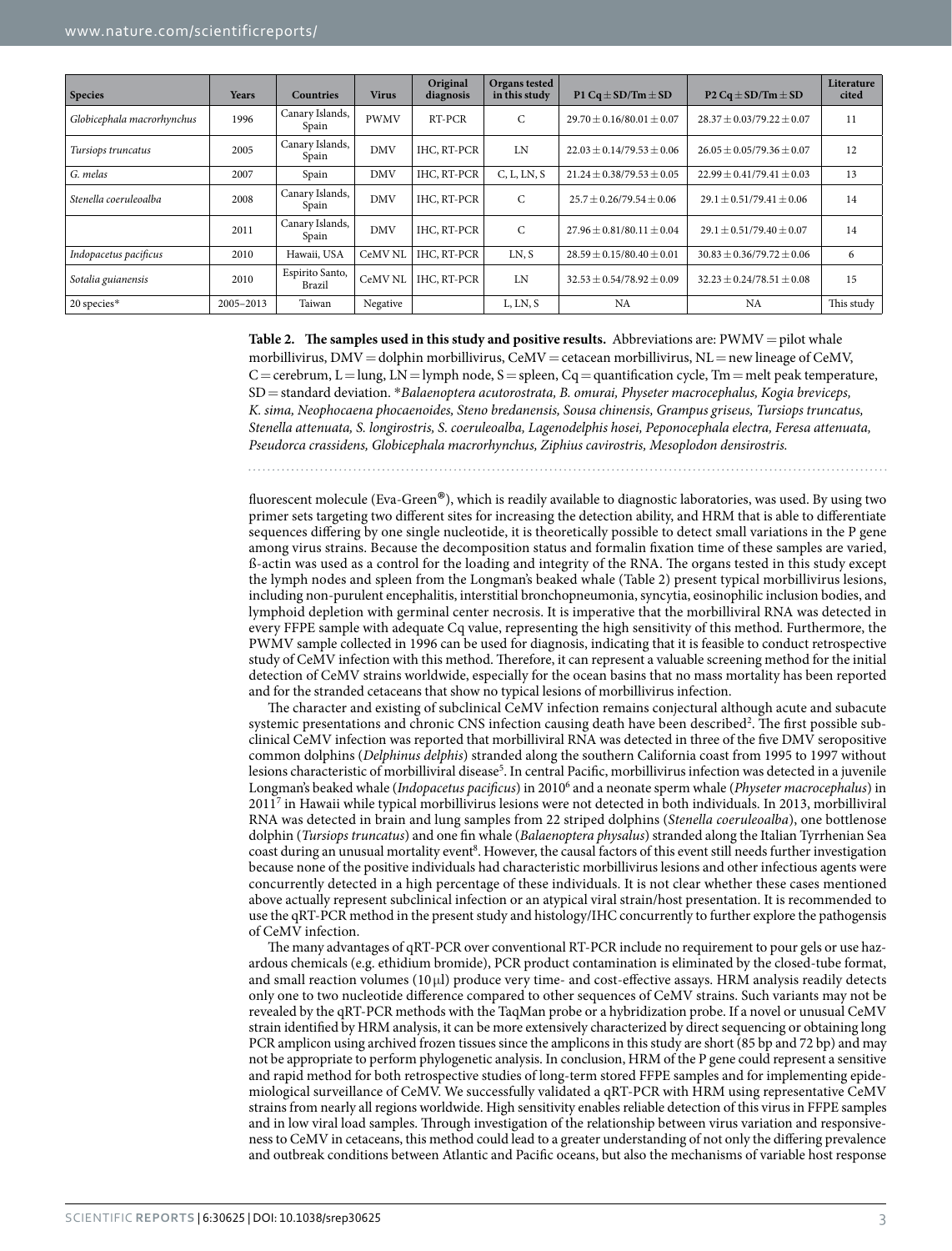ACA GGA TTT AGA GCA CCA GGT TAC ATC CCT AAT GAA GGA GAG CCC GAG CCA GGA GAC ATC GGA AAG GAA GAA CCT GCA GTA CGA TGT TAC CAT GTT TAT [ 99] GAT CAC GGC GGT CAA GAG GTT GAA GGA GTC AAG GAT GCT GAC CTG CTC GTG GTT CCA ACA GGT AGT GAT GAT GAT GAA TTC AGA GAC GGA GAT GAG [198] AGC TCT CTC GAG AGC GAT GGT GAA TCT GGC ACT GTT GAT ACC AGA GGA AGT TCT TCC TCT AAC AGG GGA TCT GCT CCC AGG ATT AAG GTC GAG AGA TCG [297] TCT GAC GTT GAG ACT ATA AGC AGT GAA GAG CTA CAA GGA CTG ATT AGA TCT CAG AGT CAA AAA CAT AAT GGA TTT GGA GTA GAC AGA TTC TTA AAA GTC [396] CCA CCA ATT CCA ACC TCA GTG CCG CTG GAC CCC GCT CCC AAA TCC ATT AAA AAG GGC ACA GGA GAG AGA TCA GCC TTA TCT GGG ACG GAG ACC GAG TTT [495] TCA TTG ACA GGT GGT GCA ACC CGA CTT GCT CAA GAA TCA AGA TGG GCA TCG TCA GAG TCA AGT GCA CCT GCG GAG AAT GTC CGC CAG TCT GTG ACG AAT [594] GCA GAG AG F6021

<span id="page-3-11"></span>**Figure 2. The 602 bp fragments of P gene (GenBank accession number: HQ829973) contain the fragments that are amplified with the primer sets of P1 (blue) and P2 (green) using qRT-PCR.** 

to pathogens. Future studies based on this method could elucidate the role of virus strains in disease susceptibility, resistance, and progression.

#### **Methods**

Primers were selected on the basis of alignments of P gene sequences of CeMV strains from GenBank. The amplification length of two primer sets (P1 and P2) was 85 bp and 72 bp, respectively ([Fig. 2](#page-3-11))(5′-3′ : P1F-TTGAAGGAGTCAAGGATGCTG; P1R-GAGCTCTCATCTCCGTCTCTG; P2F-AGGGCACAGGAGAGAGATCA; P2R-ATTGGGTTGCACCACTTGTC). To assess the sensitivity of the assay, we constructed a plasmid that contains the P gene of CeMV ([Fig. 2\)](#page-3-11). The fragment of the P gene inserted into the plasmid was synthesized according to a dolphin morbillvirus (DMV) strain (GenBank accession number: HQ829973). The plasmid was serially diluted 10-fold in sterile water and used to test the assay. The linear range of sensitivity was  $10^{1}-10^{7}$  copies. Seven FFPE samples diagnosed with CeMV infection from cetaceans stranded in Spain, Hawaii and Brazil from 1996 to 2011[6,](#page-3-7)[11–15](#page-3-8) and 20 FFPE samples from lung or lymphoid organs of other stranded cetaceans in western Pacific (Taiwan) collected from 2005 to 2013 were used [\(Table 2\)](#page-2-0). The fixative of these samples was 10% neutral buffered formalin. These samples were processed according to routine histopathological methods and stained with haematoxylin and eosin for microscopic examination. Total RNA of the FFPE samples were extracted using RNeasy FFPE kit (Qiagen). RNA integrity was monitored routinely using denaturing gel electrophoresis. Total RNA concentration ranged from 5.4 to 8.9 ng/μl in the extracted samples, as measured using fluorescence-based quantitation method (Qubit fluorometer with a Quant-iT RNA Assay Kit, Invitrogen) suggested in Minimum Information for Publication of Quantitative Real-Time PCR Experiments (MIQE) guideline<sup>16</sup> for RNA quantity and purity determination. ß-actin was used as an internal RNA quality control (β-actinF-AGGACCTCTATGCCAACACG; β-actinR-CCTTCTGCATCCTGTCAGC).

RNA was reverse transcribed in a final volume of 20 μl including 5 μl of QuantiTect reverse-transcription master mix (Qiagen), 0.7 μM of gene-specific primers and 14 μl of RNA. The reaction was performed at 42 °C for 15 min followed by inactivation of the reverse transcriptase by heating at 95 °C for 3 min. The qPCR assay was performed in a 10 μl volume containing 5 μl of IQ2 Fast qPCR System master mix (Biogenesis), 0.4 μM of each primer and 2 μl of diluted cDNA. The qPCR cycling was performed using the Eco Real-Time PCR System (Illumina) as follows: 95 °C for 2min followed by 45 cycles, each consisting of 95 °C for 5 s, 60 °C for 30 s. After completion of the qPCR step, the amplified target was gradually denatured by increasing the temperature from 55°C to 95°C at 0.1°C/s to produce a characteristic melting profile. Significant deviations from the horizontal line in the difference graph were indicative of sequence changes within the amplicon of the target gene analyzed. To assess reproducibility, every sample was analyzed in triplicate and on three different plates. Tm and the standard deviation (SD) were determined for replicate analyses of each specimen using tools provided in the software. The amplified products were cloned into TA plasmid vector. The nucleotide sequences were determined using Sanger sequencing, and were compared to the P gene sequences of CeMV from GenBank.

#### **References**

- <span id="page-3-0"></span>1. Duignan, P. J. *et al.* Morbillivirus infection in cetaceans of the western Atlantic. *Vet. Microbiol.* **44,** 241–249 (1995).
- <span id="page-3-1"></span>2. Van Bressem, M. F. *et al.* Cetacean morbillivirus: current knowledge and future directions. *Viruses* **6,** 5145–5181 (2014).
- <span id="page-3-2"></span>3. Duignan, P. J. *et al.* Pathology of morbillivirus infection in striped dolphins (*Stenella coeruleoalba*) from Valencia and Murcia, Spain. *Can. J. Vet. Res.* **56,** 242–248 (1992).
- <span id="page-3-3"></span>4. Domingo, M. *et al.* Pathologic and immunocytochemical studies of morbillivirus infection in striped dolphins (*Stenella coeruleoalba*). *Vet. Pathol.* **29,** 1–10 (1992).
- <span id="page-3-4"></span>5. Reidarson, T. H. *et al.* Morbillivirus infection in stranded common dolphins from the Pacific Ocean. *J. Wildl. Dis.* **34,** 771–776 (1998).
- <span id="page-3-7"></span>6. West, K. L. *et al.* A Longman's beaked whale (*Indopacetus pacificus*) strands in Maui, Hawaii, with first case of morbillivirus in the central Pacific. *Mar. Mammal Sci.* **29,** 767–776 (2013).
- <span id="page-3-9"></span>7. West, K. L. *et al.* Coinfection and vertical transmission of Brucella and Morbillivirus in a neonatal sperm whale (*Physeter macrocephalus*) in Hawaii, USA. *J. Wildl. Dis.* **51,** 227–232 (2015).
- <span id="page-3-10"></span>8. Casalone, C. *et al.* Cetacean strandings in Italy: an unusual mortality event along the Tyrrhenian Sea coast in 2013. *Dis. Aquat. Organ.* **109**, 81–86 (2014).
- <span id="page-3-5"></span>9. Barrett, T. *et al.* Dolphin and porpoise morbilliviruses are genetically distinct from phocine distemper virus. *Virology* **193,** 1010–1012 (1993).
- <span id="page-3-6"></span>10. Krafft, A. *et al.* Postmortem diagnosis of morbillivirus infection in bottlenose dolphins (*Tursiops truncatus*) in the Atlantic and Gulf of Mexico epizootics by polymerase chain reaction-based assay. *J. Wildl. Dis.* **31,** 410–415 (1995).
- <span id="page-3-8"></span>11. Belliere, E. N. *et al.* Phylogenetic analysis of a new cetacean morbillivirus from a short-finned pilot whale stranded in the Canary Islands. *Res. Vet. Sci.* **90,** 324–328 (2011).